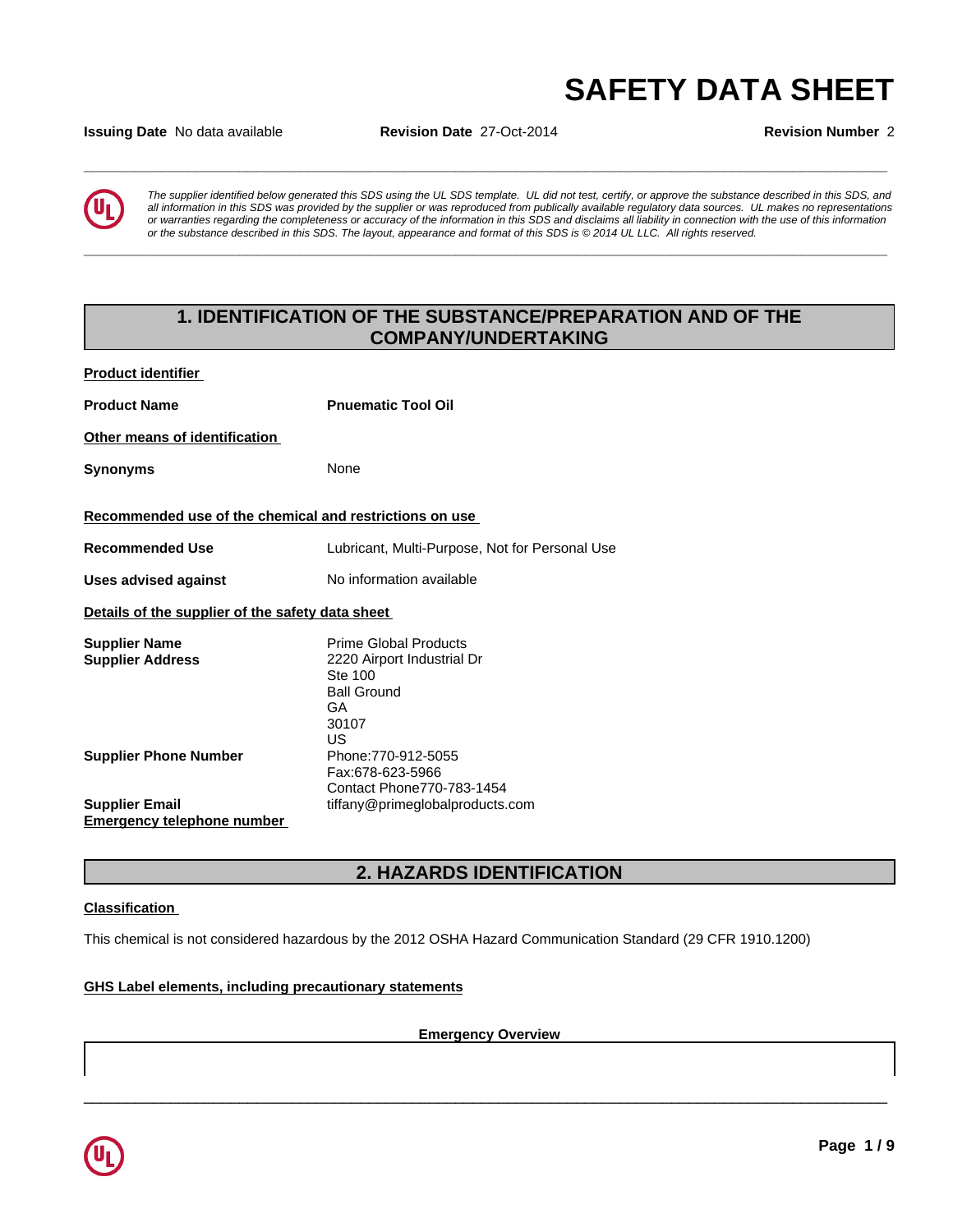The product contains no substances which at their given concentration, are considered to be hazardous to health

 $\overline{\phantom{a}}$  ,  $\overline{\phantom{a}}$  ,  $\overline{\phantom{a}}$  ,  $\overline{\phantom{a}}$  ,  $\overline{\phantom{a}}$  ,  $\overline{\phantom{a}}$  ,  $\overline{\phantom{a}}$  ,  $\overline{\phantom{a}}$  ,  $\overline{\phantom{a}}$  ,  $\overline{\phantom{a}}$  ,  $\overline{\phantom{a}}$  ,  $\overline{\phantom{a}}$  ,  $\overline{\phantom{a}}$  ,  $\overline{\phantom{a}}$  ,  $\overline{\phantom{a}}$  ,  $\overline{\phantom{a}}$ 

**Appearance** Clear

**Physical State Oil Liquid Community Construction Community Construction Community Community Community Community Community Community Community Community Community Community Community Community Community Community Community** 

**Precautionary Statements - Prevention** Obtain special instructions before use

**Precautionary Statements - Response** None

**Precautionary Statements - Storage** None

**Precautionary Statements - Disposal** None

**Hazards not otherwise classified (HNOC)**

Not applicable

**Unknown Toxicity** 100% of the mixture consists of ingredient(s) of unknown toxicity

### **Other information**

.

May cause slight eye irritation PROLONGED OR REPEATED CONTACT MAY DRY SKIN AND CAUSE IRRITATION

### **Interactions with Other Chemicals**

No information available.

# **3. COMPOSITION/INFORMATION ON INGREDIENTS**

| <b>Chemical Name</b>                                                                   | CAS No.  | Weight-%       | Trade Secret |
|----------------------------------------------------------------------------------------|----------|----------------|--------------|
| <b>White</b><br>mineral oil (petroleum)                                                | 8042-47- | 10C<br>ົ<br>оU |              |
| The exact perceptage (conceptration) of compection has been withhold as a trade secret |          |                |              |

The exact percentage (concentration) of composition has been withheld as a trade secret

# **4. FIRST AID MEASURES**

### **First aid measures**

| Rinse thoroughly with plenty of water, also under the eyelids. If symptoms persist,<br>call a physician. |
|----------------------------------------------------------------------------------------------------------|
| Wash skin with soap and water. In the case of skin irritation or allergic reactions<br>see a physician.  |
| Remove to fresh air. If symptoms persist, call a physician.                                              |
| Do NOT induce vomiting. Drink plenty of water. If symptoms persist, call a<br>physician.                 |
|                                                                                                          |

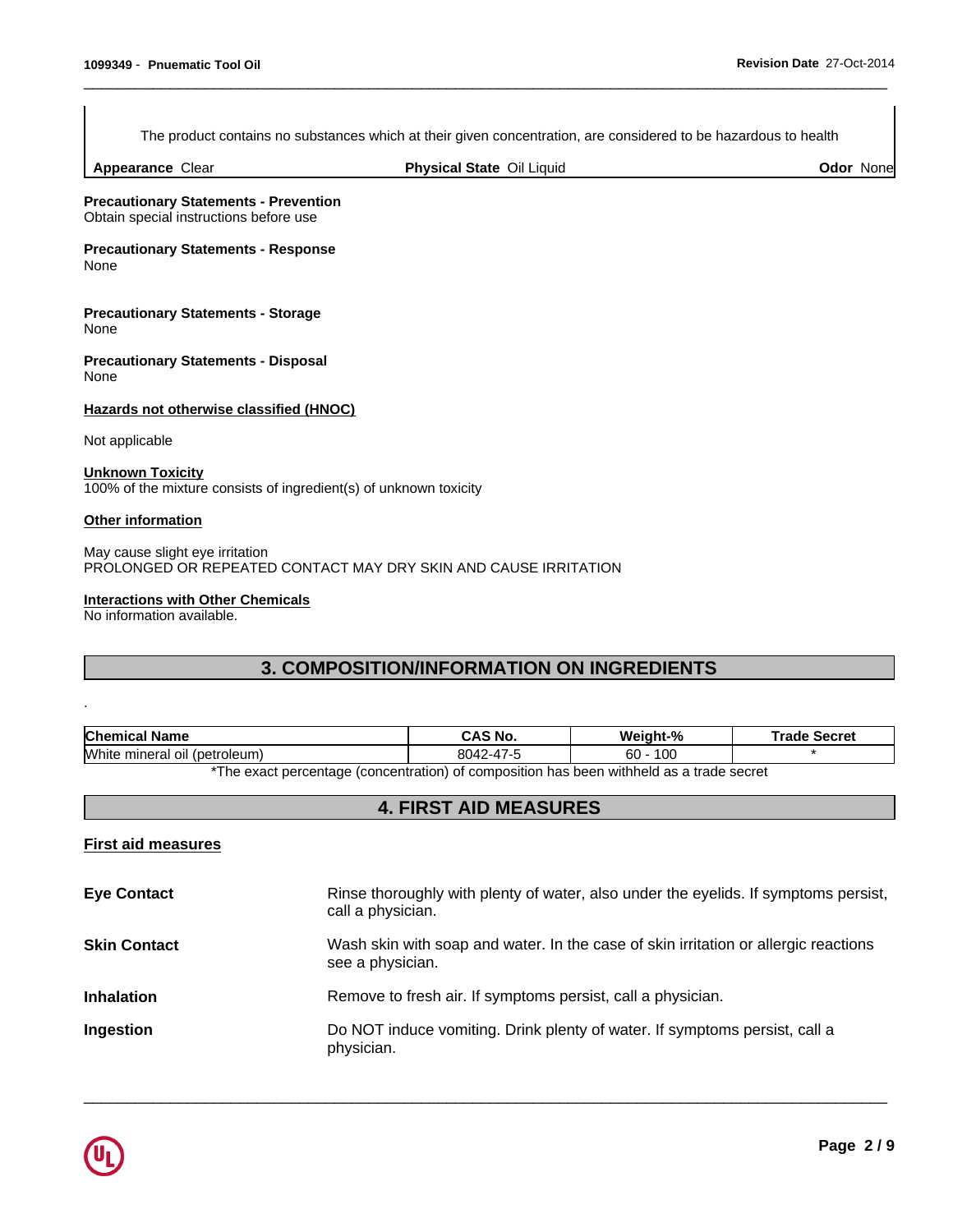### **Most important symptoms and effects, both acute and delayed**

**Most Important Symptoms and** No information available. **Effects**

**Indication of any immediate medical attention and special treatment needed**

**Notes to Physician** Treat symptomatically.

# **5. FIRE-FIGHTING MEASURES**

 $\overline{\phantom{a}}$  ,  $\overline{\phantom{a}}$  ,  $\overline{\phantom{a}}$  ,  $\overline{\phantom{a}}$  ,  $\overline{\phantom{a}}$  ,  $\overline{\phantom{a}}$  ,  $\overline{\phantom{a}}$  ,  $\overline{\phantom{a}}$  ,  $\overline{\phantom{a}}$  ,  $\overline{\phantom{a}}$  ,  $\overline{\phantom{a}}$  ,  $\overline{\phantom{a}}$  ,  $\overline{\phantom{a}}$  ,  $\overline{\phantom{a}}$  ,  $\overline{\phantom{a}}$  ,  $\overline{\phantom{a}}$ 

### **Suitable Extinguishing Media**

Use extinguishing measures that are appropriate to local circumstances and the surrounding environment.

### **Unsuitable extinguishing media**

CAUTION: Use of water spray when fighting fire may be inefficient.

### **Specific Hazards Arising from the Chemical**

No information available.

### **Hazardous Combustion Products**

Carbon oxides.

### **Explosion Data Sensitivity to Mechanical Impact** No.

**Sensitivity to Static Discharge No.** 

### **Protective equipment and precautions for firefighters**

As in any fire, wear self-contained breathing apparatus pressure-demand, MSHA/NIOSH (approved or equivalent) and full protective gear.

# **6. ACCIDENTAL RELEASE MEASURES**

### **Personal precautions, protective equipment and emergency procedures**

| <b>Personal Precautions</b>                          | Avoid contact with eyes.                                                                    |
|------------------------------------------------------|---------------------------------------------------------------------------------------------|
| <b>Environmental Precautions</b>                     |                                                                                             |
| <b>Environmental Precautions</b>                     | Refer to protective measures listed in Sections 7 and 8.                                    |
| Methods and material for containment and cleaning up |                                                                                             |
| <b>Methods for Containment</b>                       | Prevent further leakage or spillage if safe to do so.                                       |
| Methods for cleaning up                              | Soak up with inert absorbent material. Pick up and transfer to properly labeled containers. |

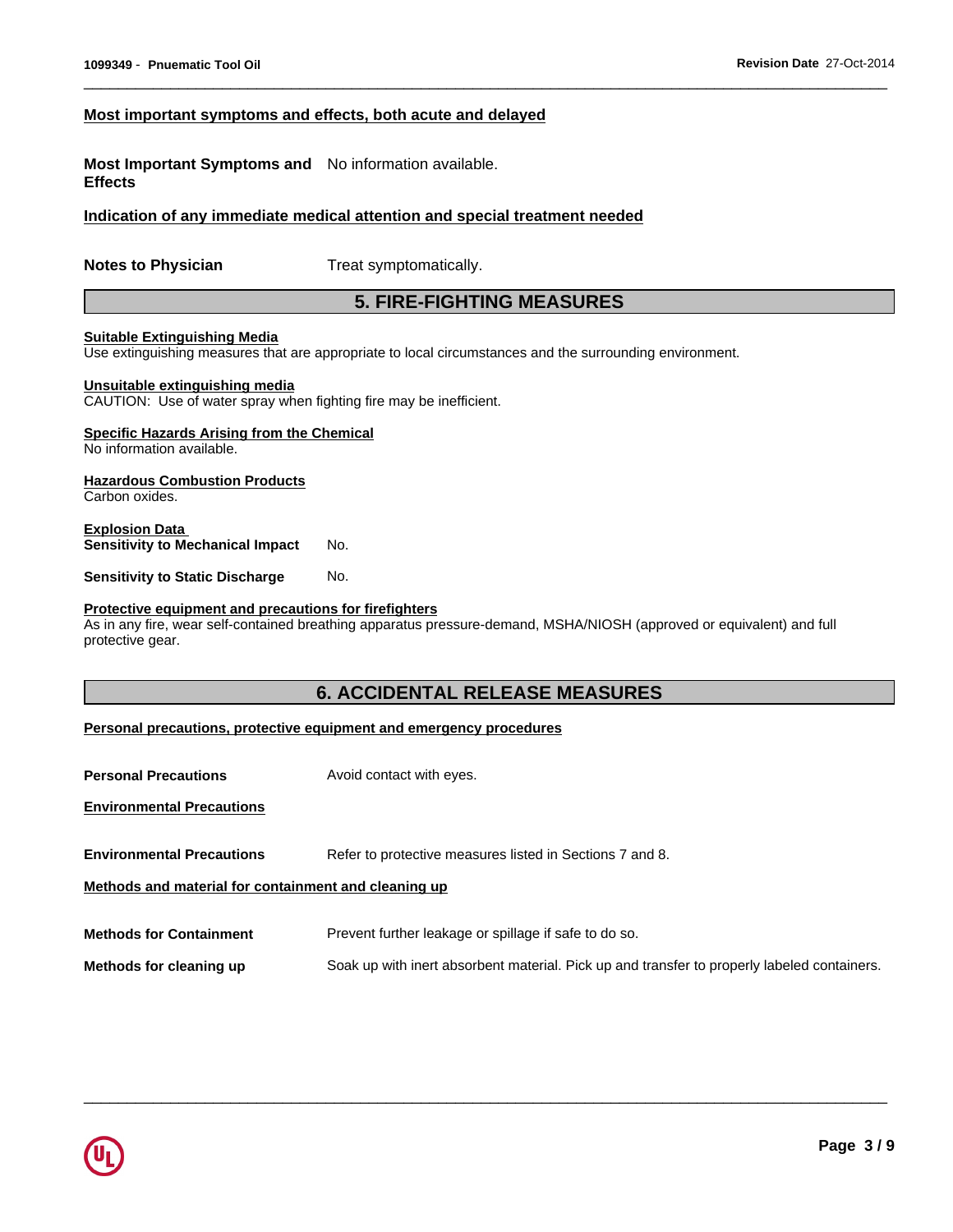# **7. HANDLING AND STORAGE**

 $\overline{\phantom{a}}$  ,  $\overline{\phantom{a}}$  ,  $\overline{\phantom{a}}$  ,  $\overline{\phantom{a}}$  ,  $\overline{\phantom{a}}$  ,  $\overline{\phantom{a}}$  ,  $\overline{\phantom{a}}$  ,  $\overline{\phantom{a}}$  ,  $\overline{\phantom{a}}$  ,  $\overline{\phantom{a}}$  ,  $\overline{\phantom{a}}$  ,  $\overline{\phantom{a}}$  ,  $\overline{\phantom{a}}$  ,  $\overline{\phantom{a}}$  ,  $\overline{\phantom{a}}$  ,  $\overline{\phantom{a}}$ 

### **Precautions for safe handling**

Handling **Handle in accordance with good industrial hygiene and safety practice. Avoid contact with** eyes.

**Conditions for safe storage, including any incompatibilities**

**Storage Keep container tightly closed.** 

**Incompatible Products**

None known based on information supplied.

# **8. EXPOSURE CONTROLS/PERSONAL PROTECTION**

### **Control parameters**

### **Exposure Guidelines**

| <b>Chemical Name</b>          | ACGIH TLV                                             | OSHA PEL                          | <b>NIOSH IDLH</b>              |
|-------------------------------|-------------------------------------------------------|-----------------------------------|--------------------------------|
| White mineral oil (petroleum) | $\sqrt{TWA}$ : 5 mg/m <sup>3</sup> inhalable fraction | TWA: $5 \text{ mg/m}^3$           | IDLH: $2500$ mg/m <sup>3</sup> |
| 8042-47-5                     | excluding metal working fluids,                       | (vacated) TWA: $5 \text{ mg/m}^3$ | TWA: $5 \text{ mg/m}^3$        |
|                               | highly & severely refined                             |                                   | STEL: $10 \text{ ma/m}^3$      |

*ACGIH TLV: American Conference of Governmental Industrial Hygienists - Threshold Limit Value OSHA PEL: Occupational Safety and Health Administration - Permissible Exposure Limits NIOSH IDLH Immediately Dangerous to Life or Health*

| <b>Other Exposure Guidelines</b> | See section 15 for national exposure control parameters |  |
|----------------------------------|---------------------------------------------------------|--|
|----------------------------------|---------------------------------------------------------|--|

### **Appropriate engineering controls**

| <b>Engineering Measures</b> | Showers             |
|-----------------------------|---------------------|
|                             | Eyewash stations    |
|                             | Ventilation systems |

### **Individual protection measures, such as personal protective equipment**

| <b>Eve/Face Protection</b>      | No special protective equipment required.                                             |
|---------------------------------|---------------------------------------------------------------------------------------|
| <b>Skin and Body Protection</b> | No special protective equipment required.                                             |
| <b>Respiratory Protection</b>   | No protective equipment is needed under normal use conditions. If exposure limits are |

# exceeded or irritation is experienced, ventilation and evacuation may be required.

### **Hygiene Measures** Handle in accordance with good industrial hygiene and safety practice.

# **9. PHYSICAL AND CHEMICAL PROPERTIES**

### **Physical and Chemical Properties**

| <b>Physical State</b><br>Appearance<br>Color | Oil Liquid<br>Clear<br>No information available | Odor<br><b>Odor Threshold</b> | None<br>No information available |
|----------------------------------------------|-------------------------------------------------|-------------------------------|----------------------------------|
| <b>Property</b>                              | Values                                          | <b>Remarks/ Method</b>        |                                  |

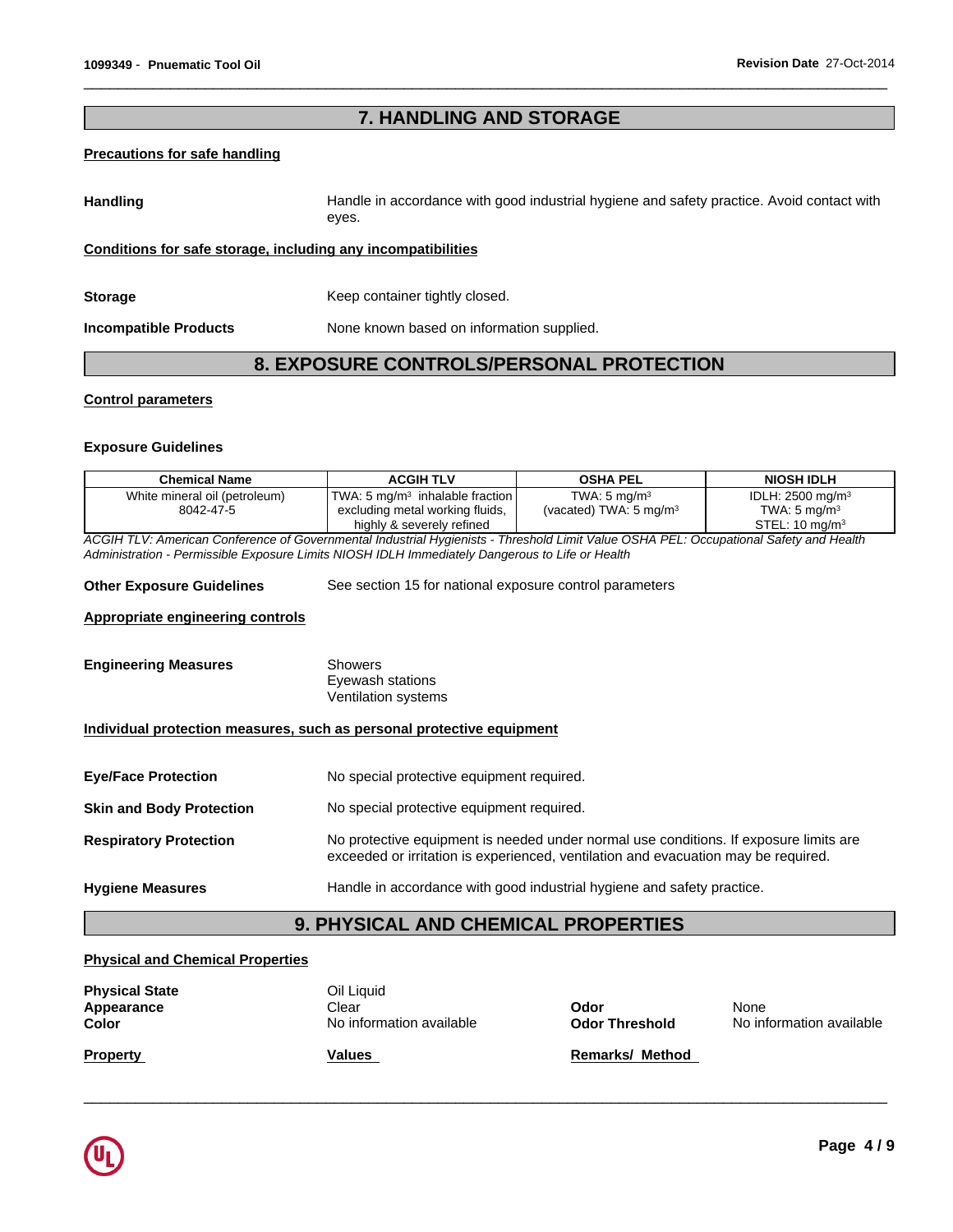| рH                                                      | 7.0               | None known |
|---------------------------------------------------------|-------------------|------------|
| Melting / freezing point                                | No data available | None known |
| Boiling point / boiling range                           | No data available | None known |
| <b>Flash Point</b>                                      | No data available | None known |
| <b>Evaporation Rate</b>                                 | No data available | None known |
| Flammability (solid, gas)                               | No data available | None known |
| <b>Flammability Limit in Air</b>                        |                   |            |
| Upper flammability limit                                | No data available |            |
| Lower flammability limit                                | No data available |            |
| Vapor pressure                                          | No data available | None known |
| Vapor density                                           | No data available | None known |
| <b>Specific Gravity</b>                                 | No data available | None known |
| <b>Water Solubility</b>                                 | Insoluble         | None known |
| Solubility in other solvents                            | No data available | None known |
| Partition coefficient: n-octanol/waterNo data available |                   | None known |
| <b>Autoignition temperature</b>                         | No data available | None known |
| <b>Decomposition temperature</b>                        | No data available | None known |
| <b>Kinematic viscosity</b>                              | No data available | None known |
| <b>Dynamic viscosity</b>                                | No data available | None known |
| <b>Explosive properties</b>                             | No data available |            |
| <b>Oxidizing Properties</b>                             | No data available |            |
|                                                         |                   |            |

### **Other Information**

# **Softening Point**<br> **VOC Content (%)**<br>
Mo data available<br>
No data available **VOC Content (%)**<br>Particle Size **Particle Size Distribution**

**No data available** 

 $\overline{\phantom{a}}$  ,  $\overline{\phantom{a}}$  ,  $\overline{\phantom{a}}$  ,  $\overline{\phantom{a}}$  ,  $\overline{\phantom{a}}$  ,  $\overline{\phantom{a}}$  ,  $\overline{\phantom{a}}$  ,  $\overline{\phantom{a}}$  ,  $\overline{\phantom{a}}$  ,  $\overline{\phantom{a}}$  ,  $\overline{\phantom{a}}$  ,  $\overline{\phantom{a}}$  ,  $\overline{\phantom{a}}$  ,  $\overline{\phantom{a}}$  ,  $\overline{\phantom{a}}$  ,  $\overline{\phantom{a}}$ 

# **10. STABILITY AND REACTIVITY**

### **Reactivity**

No data available.

### **Chemical stability**

Stable under recommended storage conditions.

### **Possibility of Hazardous Reactions**

None under normal processing.

### **Hazardous Polymerization**

Hazardous polymerization does not occur.

### **Conditions to avoid**

None known based on information supplied.

### **Incompatible materials**

None known based on information supplied.

### **Hazardous Decomposition Products**

Carbon oxides.

# **11. TOXICOLOGICAL INFORMATION**

 $\overline{\phantom{a}}$  ,  $\overline{\phantom{a}}$  ,  $\overline{\phantom{a}}$  ,  $\overline{\phantom{a}}$  ,  $\overline{\phantom{a}}$  ,  $\overline{\phantom{a}}$  ,  $\overline{\phantom{a}}$  ,  $\overline{\phantom{a}}$  ,  $\overline{\phantom{a}}$  ,  $\overline{\phantom{a}}$  ,  $\overline{\phantom{a}}$  ,  $\overline{\phantom{a}}$  ,  $\overline{\phantom{a}}$  ,  $\overline{\phantom{a}}$  ,  $\overline{\phantom{a}}$  ,  $\overline{\phantom{a}}$ 

### **Information on likely routes of exposure**

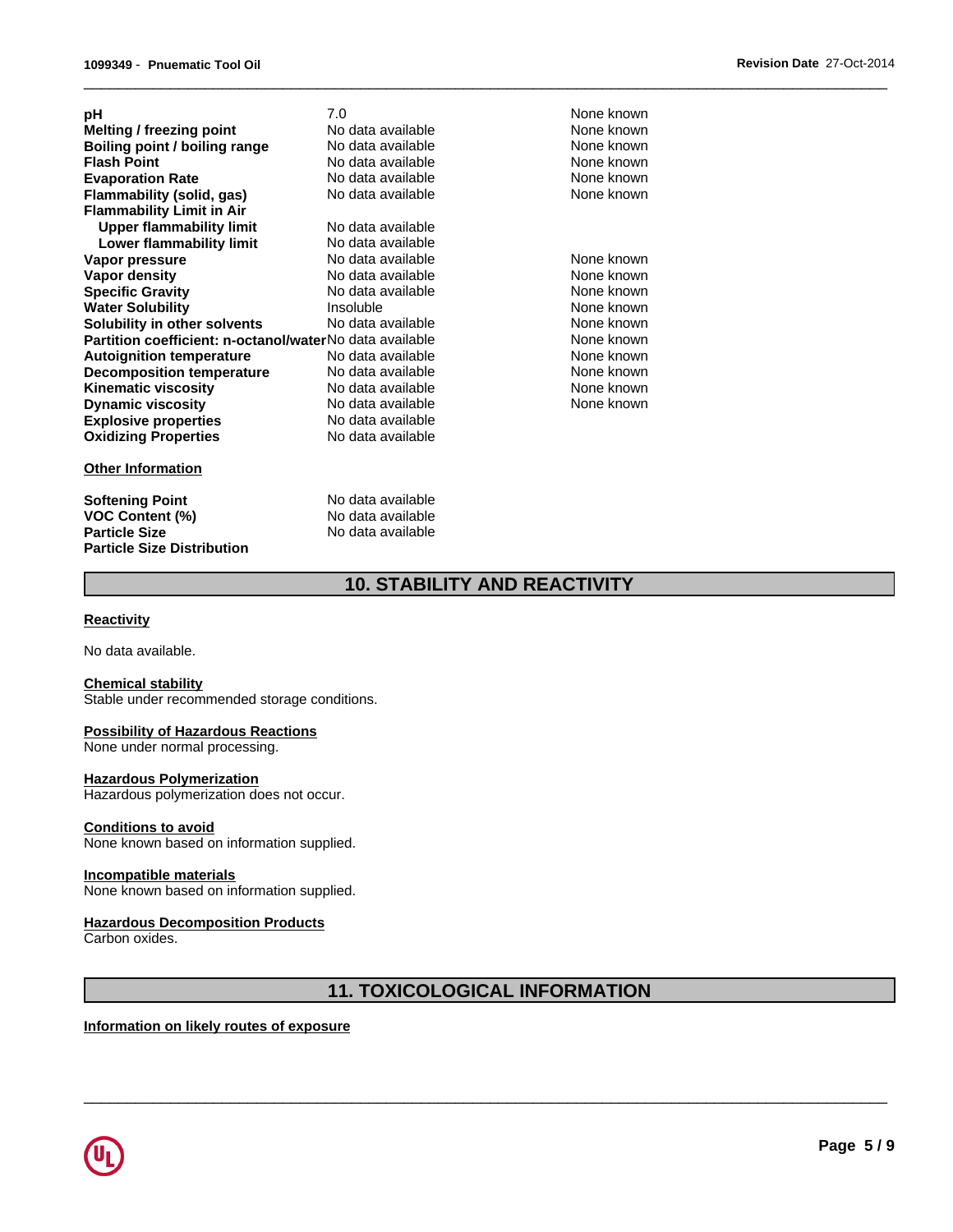| <b>Product Information</b> | Product does not present an acute toxicity hazard based on known or supplied information. |
|----------------------------|-------------------------------------------------------------------------------------------|
| <b>Inhalation</b>          | Specific test data for the substance or mixture is not available.                         |
| <b>Eve Contact</b>         | Specific test data for the substance or mixture is not available.                         |
| <b>Skin Contact</b>        | Specific test data for the substance or mixture is not available.                         |
| <b>Ingestion</b>           | Specific test data for the substance or mixture is not available.                         |

 $\overline{\phantom{a}}$  ,  $\overline{\phantom{a}}$  ,  $\overline{\phantom{a}}$  ,  $\overline{\phantom{a}}$  ,  $\overline{\phantom{a}}$  ,  $\overline{\phantom{a}}$  ,  $\overline{\phantom{a}}$  ,  $\overline{\phantom{a}}$  ,  $\overline{\phantom{a}}$  ,  $\overline{\phantom{a}}$  ,  $\overline{\phantom{a}}$  ,  $\overline{\phantom{a}}$  ,  $\overline{\phantom{a}}$  ,  $\overline{\phantom{a}}$  ,  $\overline{\phantom{a}}$  ,  $\overline{\phantom{a}}$ 

 $\overline{\phantom{a}}$  ,  $\overline{\phantom{a}}$  ,  $\overline{\phantom{a}}$  ,  $\overline{\phantom{a}}$  ,  $\overline{\phantom{a}}$  ,  $\overline{\phantom{a}}$  ,  $\overline{\phantom{a}}$  ,  $\overline{\phantom{a}}$  ,  $\overline{\phantom{a}}$  ,  $\overline{\phantom{a}}$  ,  $\overline{\phantom{a}}$  ,  $\overline{\phantom{a}}$  ,  $\overline{\phantom{a}}$  ,  $\overline{\phantom{a}}$  ,  $\overline{\phantom{a}}$  ,  $\overline{\phantom{a}}$ 

**Component Information**

| <b>Chemical Name</b>                       | Oral LD50               | Dermal LD50 | <b>Inhalation LC50</b> |
|--------------------------------------------|-------------------------|-------------|------------------------|
| White mineral oil (petroleum)<br>8042-47-5 | ، Rat '<br>. 5000 mg/kg |             |                        |

### **Information on toxicological effects**

| <b>Symptoms</b>                                                                            | No information available.                      |  |  |
|--------------------------------------------------------------------------------------------|------------------------------------------------|--|--|
| Delayed and immediate effects as well as chronic effects from short and long-term exposure |                                                |  |  |
| <b>Sensitization</b>                                                                       | No information available.                      |  |  |
| <b>Mutagenic Effects</b>                                                                   | No information available.                      |  |  |
| Carcinogenicity                                                                            | Contains no ingredient listed as a carcinogen. |  |  |
| <b>Reproductive Toxicity</b>                                                               | No information available.                      |  |  |
| <b>STOT - single exposure</b>                                                              | No information available.                      |  |  |
| <b>STOT - repeated exposure</b>                                                            | No information available.                      |  |  |
| <b>Chronic Toxicity</b>                                                                    | No known effect based on information supplied. |  |  |
| <b>Target Organ Effects</b>                                                                | None known.                                    |  |  |
| <b>Aspiration Hazard</b>                                                                   | No information available.                      |  |  |
| Numerical measures of toxicity Product Information                                         |                                                |  |  |

**The following values are calculated based on chapter 3.1 of the GHS document** Not applicable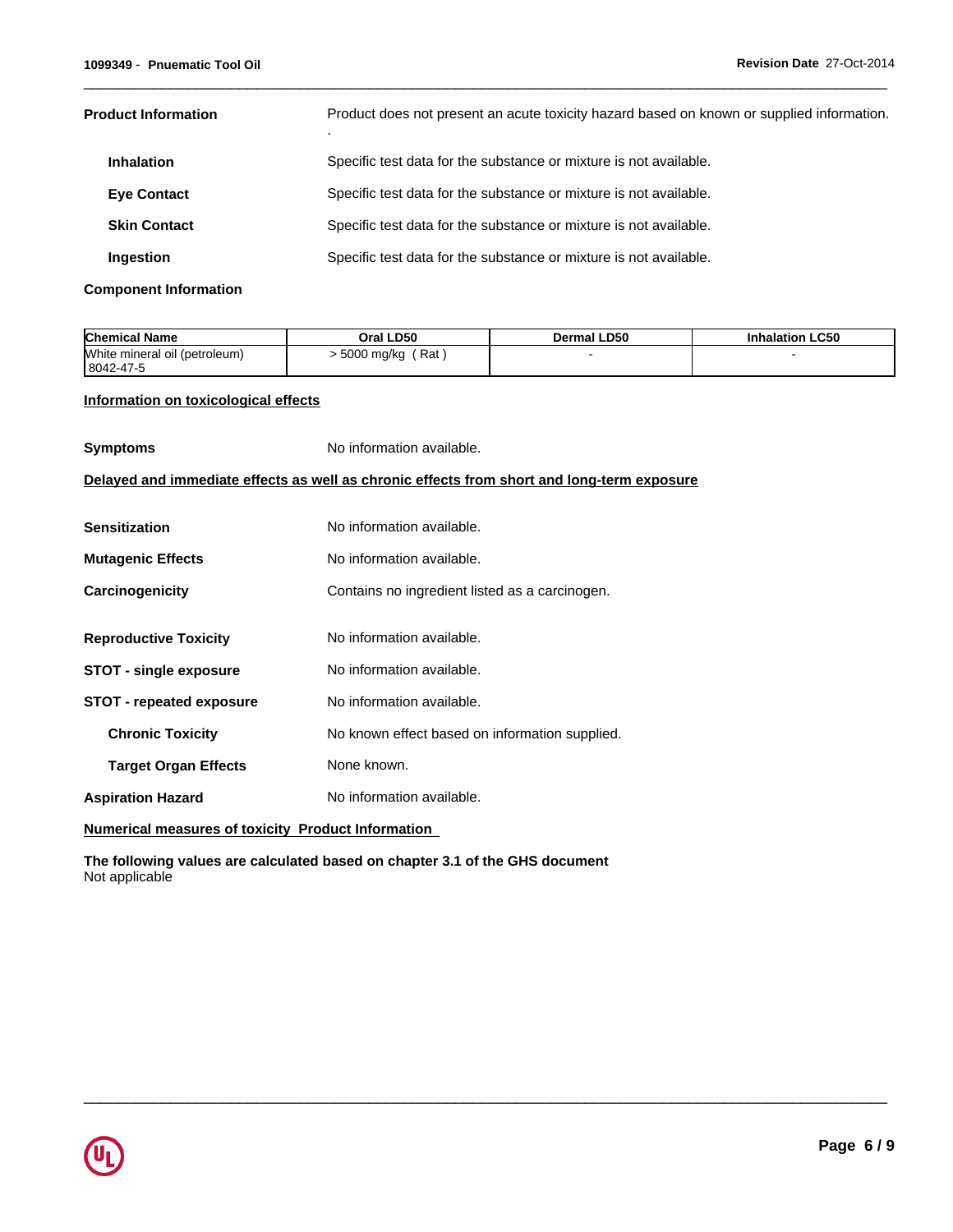# **12. ECOLOGICAL INFORMATION**

 $\overline{\phantom{a}}$  ,  $\overline{\phantom{a}}$  ,  $\overline{\phantom{a}}$  ,  $\overline{\phantom{a}}$  ,  $\overline{\phantom{a}}$  ,  $\overline{\phantom{a}}$  ,  $\overline{\phantom{a}}$  ,  $\overline{\phantom{a}}$  ,  $\overline{\phantom{a}}$  ,  $\overline{\phantom{a}}$  ,  $\overline{\phantom{a}}$  ,  $\overline{\phantom{a}}$  ,  $\overline{\phantom{a}}$  ,  $\overline{\phantom{a}}$  ,  $\overline{\phantom{a}}$  ,  $\overline{\phantom{a}}$ 

### **Ecotoxicity**

The environmental impact of this product has not been fully investigated.

| <b>Chemical Name</b>                       | Toxicity to Algae | <b>Toxicity to Fish</b>                         | Toxicitv to<br><b>Microorganisms</b> | Daphnia Magna (Water<br>Flea) |
|--------------------------------------------|-------------------|-------------------------------------------------|--------------------------------------|-------------------------------|
| White mineral oil (petroleum)<br>8042-47-5 |                   | 96h LC50: > 10000 mg/L<br>(Lepomis macrochirus) |                                      |                               |

### **Persistence and Degradability**

No information available.

### **Bioaccumulation**

| <b>Chemical Name</b>             | Pow<br>LOO . |
|----------------------------------|--------------|
| White<br>mineral oil (petroleum) | ־ש           |
| 8042-47-5                        |              |

### **Other adverse effects**

No information available.

# **13. DISPOSAL CONSIDERATIONS**

### **Waste treatment methods**

| <b>Disposal methods</b>       | This material, as supplied, is not a hazardous waste according to Federal regulations (40<br>CFR 261). This material could become a hazardous waste if it is mixed with or otherwise<br>comes in contact with a hazardous waste, if chemical additions are made to this material, or<br>if the material is processed or otherwise altered. Consult 40 CFR 261 to determine whether<br>the altered material is a hazardous waste. Consult the appropriate state, regional, or local<br>regulations for additional requirements. |
|-------------------------------|--------------------------------------------------------------------------------------------------------------------------------------------------------------------------------------------------------------------------------------------------------------------------------------------------------------------------------------------------------------------------------------------------------------------------------------------------------------------------------------------------------------------------------|
| <b>Contaminated Packaging</b> | Dispose of contents/containers in accordance with local regulations.                                                                                                                                                                                                                                                                                                                                                                                                                                                           |

# **14. TRANSPORT INFORMATION**

| <b>DOT</b>                  | NOT REGULATED |
|-----------------------------|---------------|
| <b>Proper Shipping Name</b> | NON REGULATED |
| <b>Hazard Class</b>         | N/A           |
| <b>TDG</b>                  | Not regulated |
| MEX                         | Not regulated |
| <b>ICAO</b>                 | Not regulated |
| <b>IATA</b>                 | Not regulated |
| <b>Proper Shipping Name</b> | NON REGULATED |
| <b>Hazard Class</b>         | N/A           |
| <b>IMDG/IMO</b>             | Not regulated |
| <b>Hazard Class</b>         | N/A           |

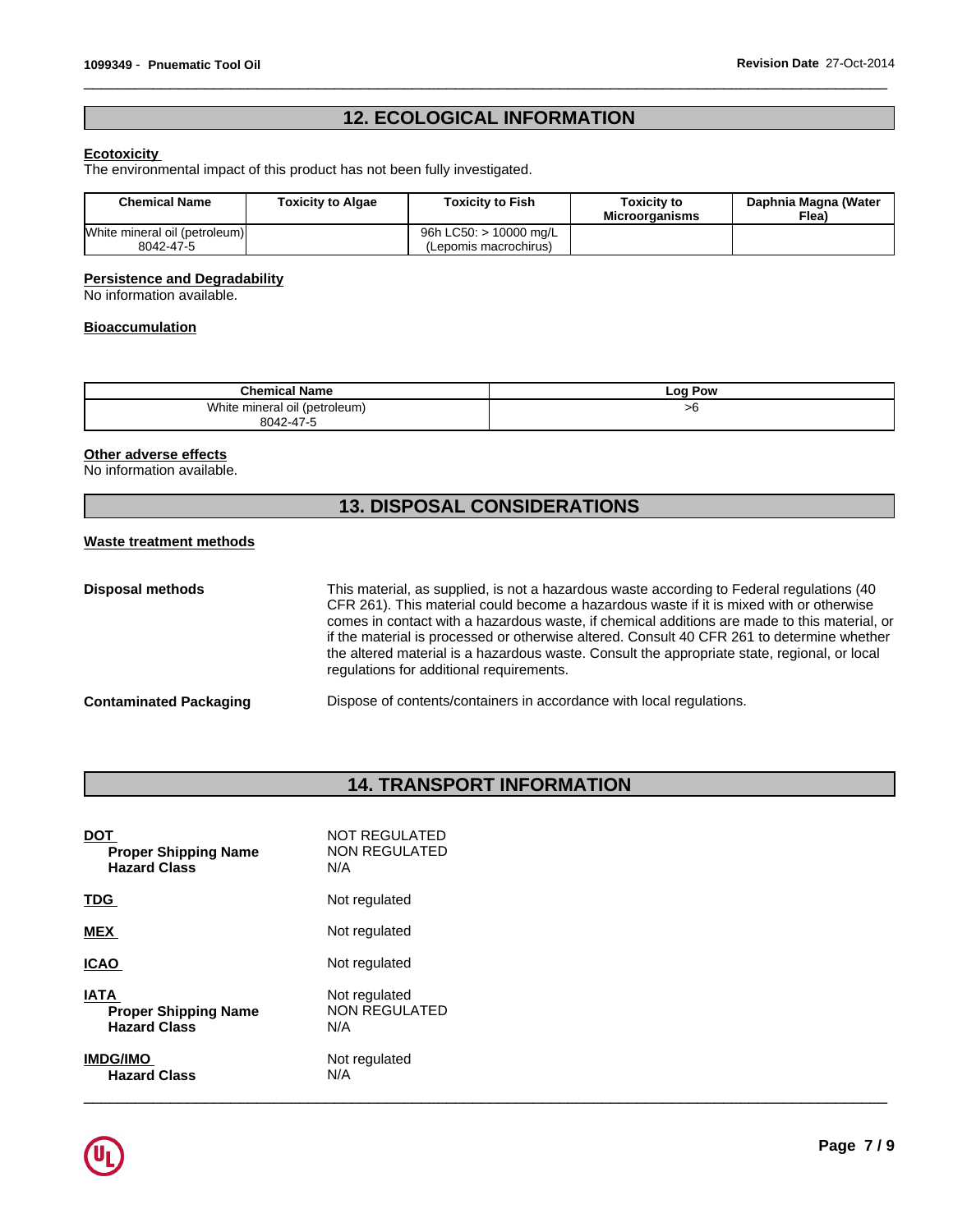| RID        | Not regulated |
|------------|---------------|
| <u>ADR</u> | Not regulated |
| <b>ADN</b> | Not regulated |

### **15. REGULATORY INFORMATION**

 $\overline{\phantom{a}}$  ,  $\overline{\phantom{a}}$  ,  $\overline{\phantom{a}}$  ,  $\overline{\phantom{a}}$  ,  $\overline{\phantom{a}}$  ,  $\overline{\phantom{a}}$  ,  $\overline{\phantom{a}}$  ,  $\overline{\phantom{a}}$  ,  $\overline{\phantom{a}}$  ,  $\overline{\phantom{a}}$  ,  $\overline{\phantom{a}}$  ,  $\overline{\phantom{a}}$  ,  $\overline{\phantom{a}}$  ,  $\overline{\phantom{a}}$  ,  $\overline{\phantom{a}}$  ,  $\overline{\phantom{a}}$ 

### **International Inventories**

TSCA Complies DSL DSL All components are listed either on the DSL or NDSL.

**TSCA** - United States Toxic Substances Control Act Section 8(b) Inventory **DSL/NDSL** - Canadian Domestic Substances List/Non-Domestic Substances List

### **US Federal Regulations**

### **SARA 313**

Section 313 of Title III of the Superfund Amendments and Reauthorization Act of 1986 (SARA). This product does not contain any chemicals which are subject to the reporting requirements of the Act and Title 40 of the Code of Federal Regulations, Part 372

| SARA 311/312 Hazard Categories          |  |
|-----------------------------------------|--|
| N٥<br><b>Acute Health Hazard</b>        |  |
| <b>Chronic Health Hazard</b><br>No      |  |
| No<br>Fire Hazard                       |  |
| No<br>Sudden release of pressure hazard |  |
| <b>Reactive Hazard</b><br>No            |  |

### **CWA (Clean Water Act)**

This product does not contain any substances regulated as pollutants pursuant to the Clean Water Act (40 CFR 122.21 and 40 CFR 122.42)

### **CERCLA**

This material, as supplied, does not contain any substances regulated as hazardous substances under the Comprehensive Environmental Response Compensation and Liability Act (CERCLA) (40 CFR 302) or the Superfund Amendments and Reauthorization Act (SARA) (40 CFR 355). There may be specific reporting requirements at the local, regional, or state level pertaining to releases of this material

### **US State Regulations**

### **California Proposition 65**

This product does not contain any Proposition 65 chemicals.

### **U.S. State Right-to-Know Regulations**

This product does not contain any substances regulated by state right-to-know regulations.

### **International Regulations**

### **Mexico**

### **National occupational exposure limits**

| Component                                           | <b>Carcinogen Status</b> | <b>Exposure Limits</b>            |
|-----------------------------------------------------|--------------------------|-----------------------------------|
| White mineral oil (petroleum)                       |                          | Mexico: TWA 5 mg/m $3$            |
| $8042 - 47 - 5 (60 - 100)$                          |                          | Mexico: STEL 10 mg/m <sup>3</sup> |
| Mexico - Occupational Exposure Limits - Carcinogens |                          |                                   |

 $\overline{\phantom{a}}$  ,  $\overline{\phantom{a}}$  ,  $\overline{\phantom{a}}$  ,  $\overline{\phantom{a}}$  ,  $\overline{\phantom{a}}$  ,  $\overline{\phantom{a}}$  ,  $\overline{\phantom{a}}$  ,  $\overline{\phantom{a}}$  ,  $\overline{\phantom{a}}$  ,  $\overline{\phantom{a}}$  ,  $\overline{\phantom{a}}$  ,  $\overline{\phantom{a}}$  ,  $\overline{\phantom{a}}$  ,  $\overline{\phantom{a}}$  ,  $\overline{\phantom{a}}$  ,  $\overline{\phantom{a}}$ 

### **Canada**